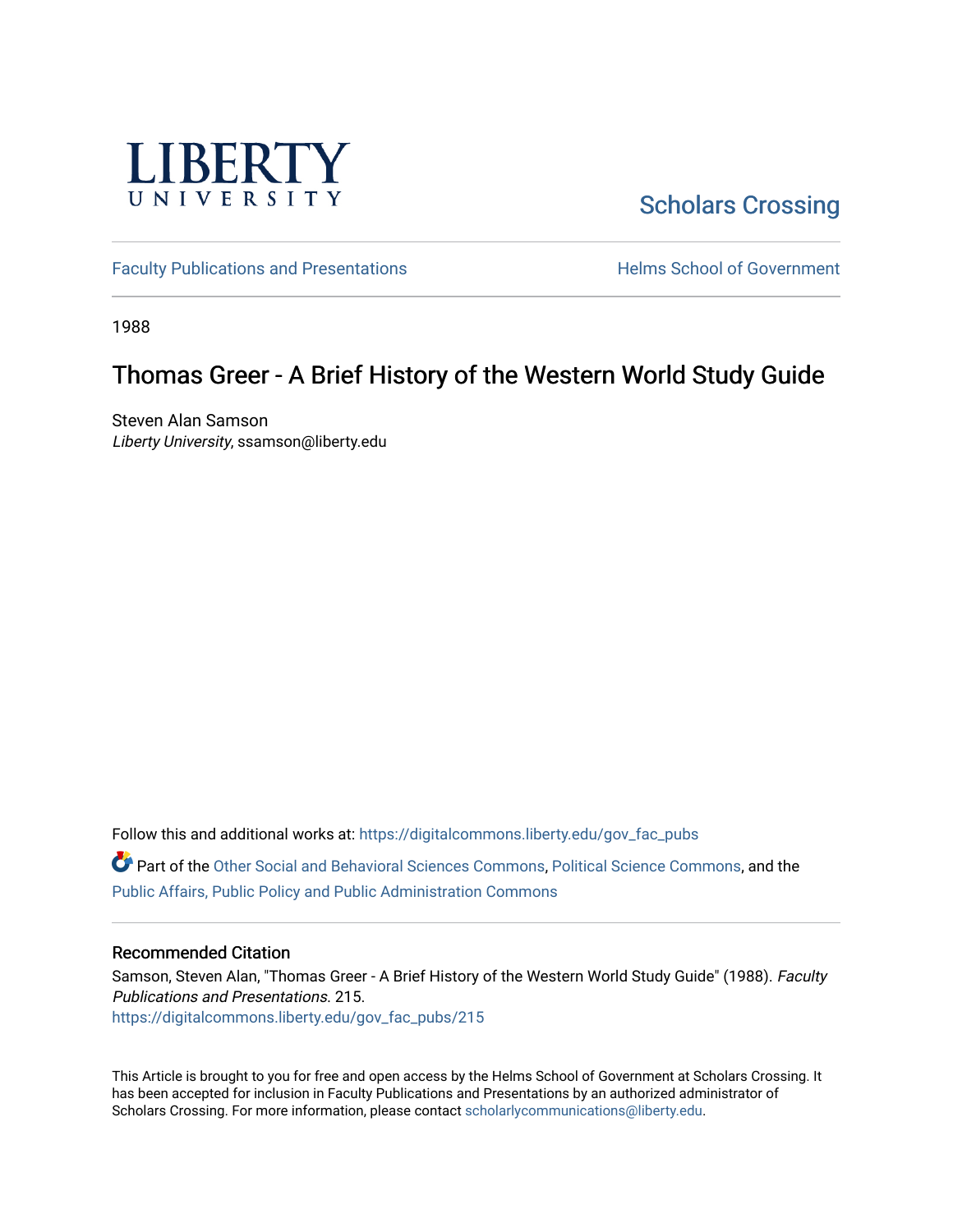## STUDY QUESTIONS FOR THE GREER TEXT

CHAPTER ONE: THE BIRTH OF CIVILIZATION IN THE MIDDLE EAST

- 1. Identify some of the social and intellectual consequences of the Agricultural Revolution.
- 2. What developments were made by the Sumerians in the following areas: agriculture, government, writing, law, religion, mathematics, science, and engineering? Identify some attributes of the Code of Hammurapi [Hammurabi]. What contrlbutions were made by some of the neighboring states after the fall of the Kassites?
- 3. How did the Egyptian civilization differ from the Mesopotamian?<br>Characterize and distinguish the three kingdoms of Egypt. What Characterize and distinguish the three kingdoms of Egypt. was the Egyptian idea of kingship? How did Egyptian religion resemble or differ from the Hesopotamian? How the Egyptians compare with the Mesopotamians in the following areas: writing, mathematics, the calendar, and medicine.
- 4. How did the Assyrians build and govern their empire? What was the fatal weakness of the empire? How did they pursue a policy of terror and what were the consequences?
- 5. How did the Persian klng Cyrus dlffer from the Assyrians in building and governing his empire? Describe the nature of the Persian monarchy and its historical influence. Identify some Persian contributions In the following: religion, language, and commerce.

| priesthood | cuneiform              | stylus         |
|------------|------------------------|----------------|
| classes    | shekel                 | mina           |
| talent     | months                 | arch           |
| vault      | dome                   | ziggurat       |
| alphabet   | pharaoh                | vizier         |
| Sphinx     | hieroglyphics          | papyrus        |
| pyramids   | post-and-lintel method | cosmopolitan   |
| Great King | satrap                 | Zoroastrianism |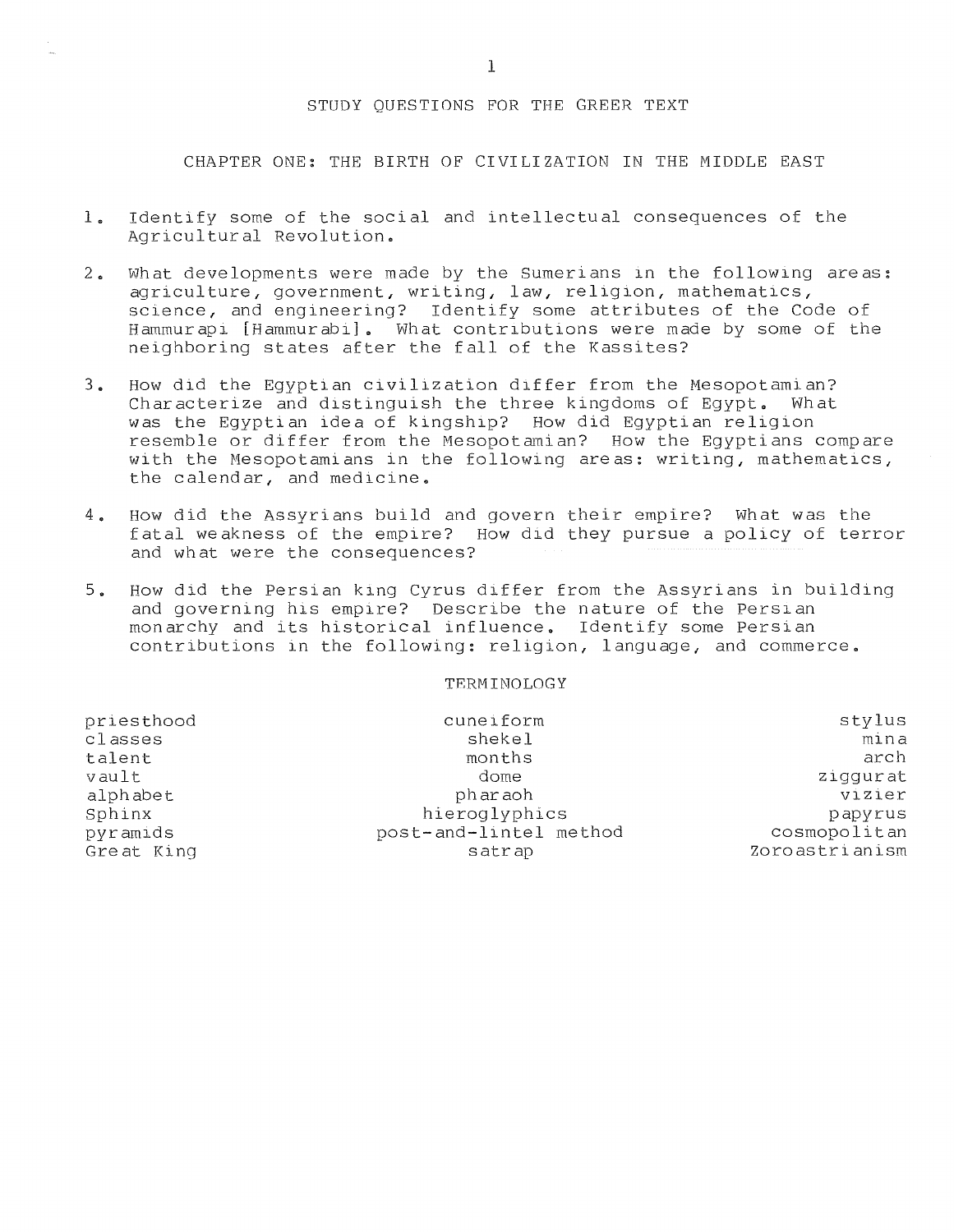CHAPTER TWO: THE GREEK BEGINNINGS OF WESTERN CIVILIZATION

- 1. What were the origins of the Greeks? What were their native characteristics? What were the sources of Greek civilization? How did geography affect its character?
- 2. What was the origin of the city-state? What were its social, rellgious, and political characteristics?
- 3. How were the Spartan and Assyrian (ch. 1) systems similar? How was Sparta governed? What classes filled the following occupations: military, farming, business? How was life among the ruling class?
- 4. How did the Athenians differ from the Spartans? What were the two turning points in the life of Athens? Why did Darius and Xerxes invade Greece? What did the Greeks believe made them victorious? What were the stages in the development of Athenian democracy? How did the Athenians govern themselves? What role was played by slavery? What was the status of women?
- 5. What were some of the common features of Greek rellgion? Who were the chlef gods and goddesses? How were religious rites celebrated? What were the mystery cults?
- 6. How did Greek philosophy originate? Who were some of the pioneers of rational thought? Who were the Sophists and what did they teach? What was the Socratic method? What was Socrates' theory of knowledge (epistemology)? What was Plato's "doctrine of Ideas?" How did Plato believe society should be governed? What were some of the leading ideas of Aristotle?
- 7. Identify the chief epic and lyric poets of the Greek tradition. What were the origins of tragedy and comedy? Who were the three greatest tragedians and their characteristic themes? What were the themes of the histories of Herodotus and Thucydides?
- 8. What purpose was served by Greek architecture and sculpture? What values did they express?
- 9. What causes contributed to the decline of the Greek city-states. How did Athens provoke the Peloponnesian War? What contributed to the disillusionment that followed? How dld Alexander seek to unify East and West in a universal empire? Identify some of the characteristics of the Hellenistic period which followed?

| Minoan     | My cen ae an           | infanticide       |
|------------|------------------------|-------------------|
| colony     | Pan-Hellenic games     | acropolis         |
| sovereign  | helot                  | hoplite           |
| laconic    | marathon               | barbarians        |
| polytheism | anthropomorphism       | Moira             |
| omens      | oracles                | hedonists         |
| dialoque   | Ideas or Forms         | philosopher-kings |
| orchestra  | Dionysos<br>metropolis | Delian League     |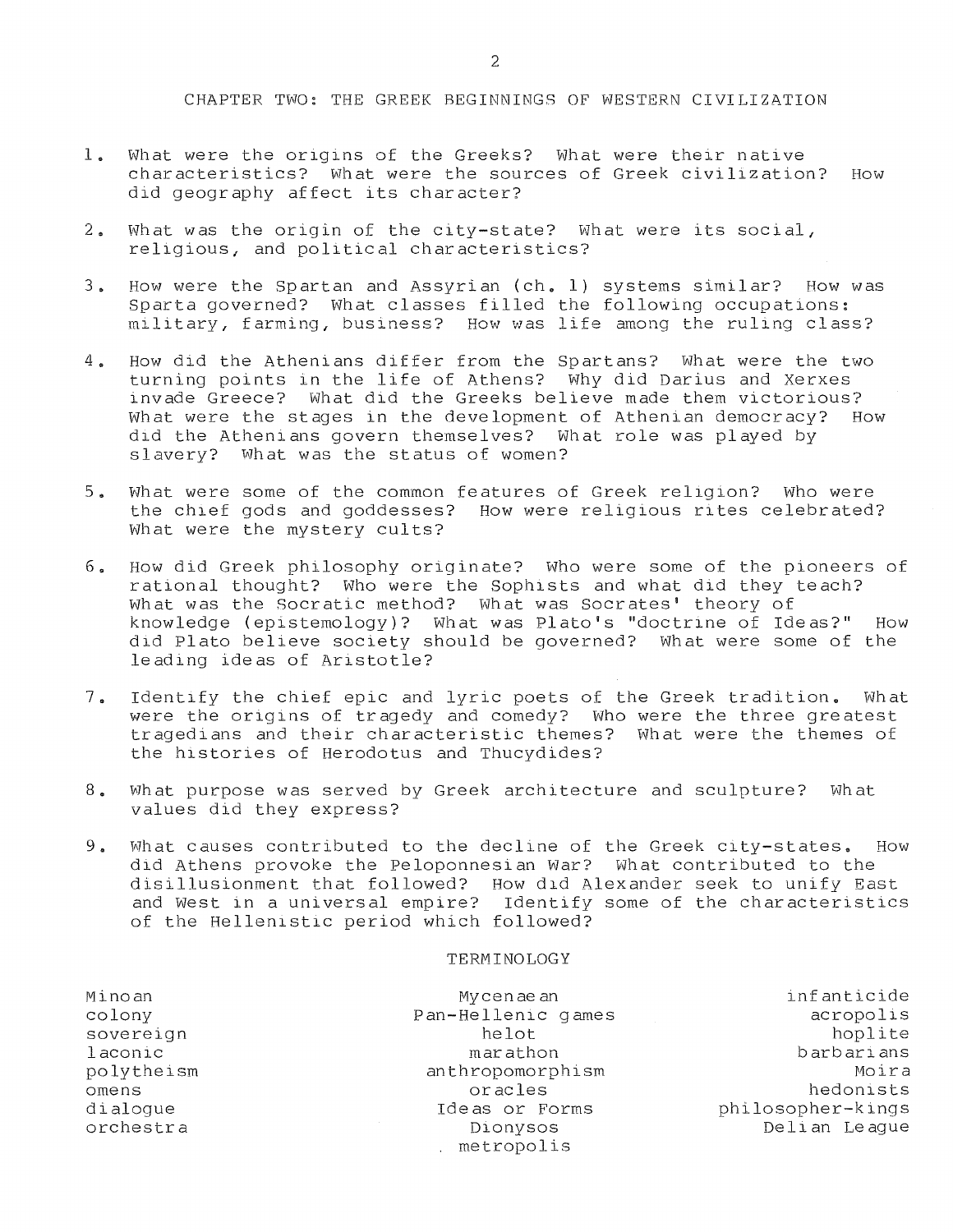## CHAPTER THREE: THE ROMAN TRIUMPH AND FALL

- 1. What physical advantages contributed to the rise of Rome as a world<br>power? What contributions did the Etruscans and Greeks make to What contributions did the Etruscans and Greeks make to Roman civillzation? why did the Romans create a plural executive? Identify some of the steps by which the plebeians acquired political power. What was the role of the Senate in Roman politics?
- 2. How was the Roman army organized? How did the Romans treat conquered peoples and administer their affairs? What advantages did Roman rule offer them? How were the provinces governed?
- 3. What social changes contributed to the fall of the Roman republic? Which social classes grew to great size, and why? What changes account for moral decay and the decline in patriotism? How were the allies treated? How did politics at the top degenerate? Why did the policies of the Gracchi lead to the destruction of the republic?
- 4. How did Julius Caesar clinch personal sway over Rome? What signs of pride led to his fall? How did Augustus disguise the change from a republic to an empire? What were his goals as the first emperor? How did he consolidate his power over Rome? Over the provinces?
- 5. What was the flaw in the Augustan settlement? How were the empire's cities governed? What did the Pax Romana mean in practical effect? Identify the chief characteristics of Roman religion and family<br>life. What were the four "high old virtues" of the Roman repub What were the four "high old virtues" of the Roman republic?
- 6. Identify the chief characteristics of Roman literature and philosophy. What were the chief characteristics (similarities and dlfferences) of Epicureanism and Stoicism?
- 7. What was the guiding purpose of Roman law? What two bodies of law were merged by 212 A.D.? What consequences followed from the idea of natural law? From the codification of Roman law? Identify the chief forms, purposes, and monuments of Roman architecture.
- 8. What factors contlbuted to the decline and fall of the Roman emplre? Identify niocletian's reforms and their effects? How did his idea of a sacred monarchy influence subsequent history? How did imperial religlous policy change under Constantine and his successors?
- 9. How did the Germanic invaders conquer the empire? How did they contribute to a further breakdown of central authority? What role was played by the Church in the transition?

| const1<br>clients<br>centuries | republic<br>tribunes<br>provinces | patricians<br>praetors<br>latifundia | plebeians<br>pontiffs<br>proletariat |
|--------------------------------|-----------------------------------|--------------------------------------|--------------------------------------|
| pontifex maximus               | princeps                          | imperator                            | census                               |
| genius                         | municipium                        | senate                               | numina                               |
| paterfamilias                  | virtus                            | pietas                               | gravitas                             |
| simplicitas                    |                                   | justitia                             | jus civile                           |
| jus gentium                    |                                   | jus naturale                         | Corpus Juris Civilis                 |
| Code                           |                                   | Novels                               | Institutes                           |
| arch                           |                                   | vault                                | dome                                 |
| basilica                       |                                   | apse                                 | podium                               |
| Pantheon                       |                                   | rotunda                              | augusti                              |
| prefecture                     |                                   | hierarchy                            | dominus                              |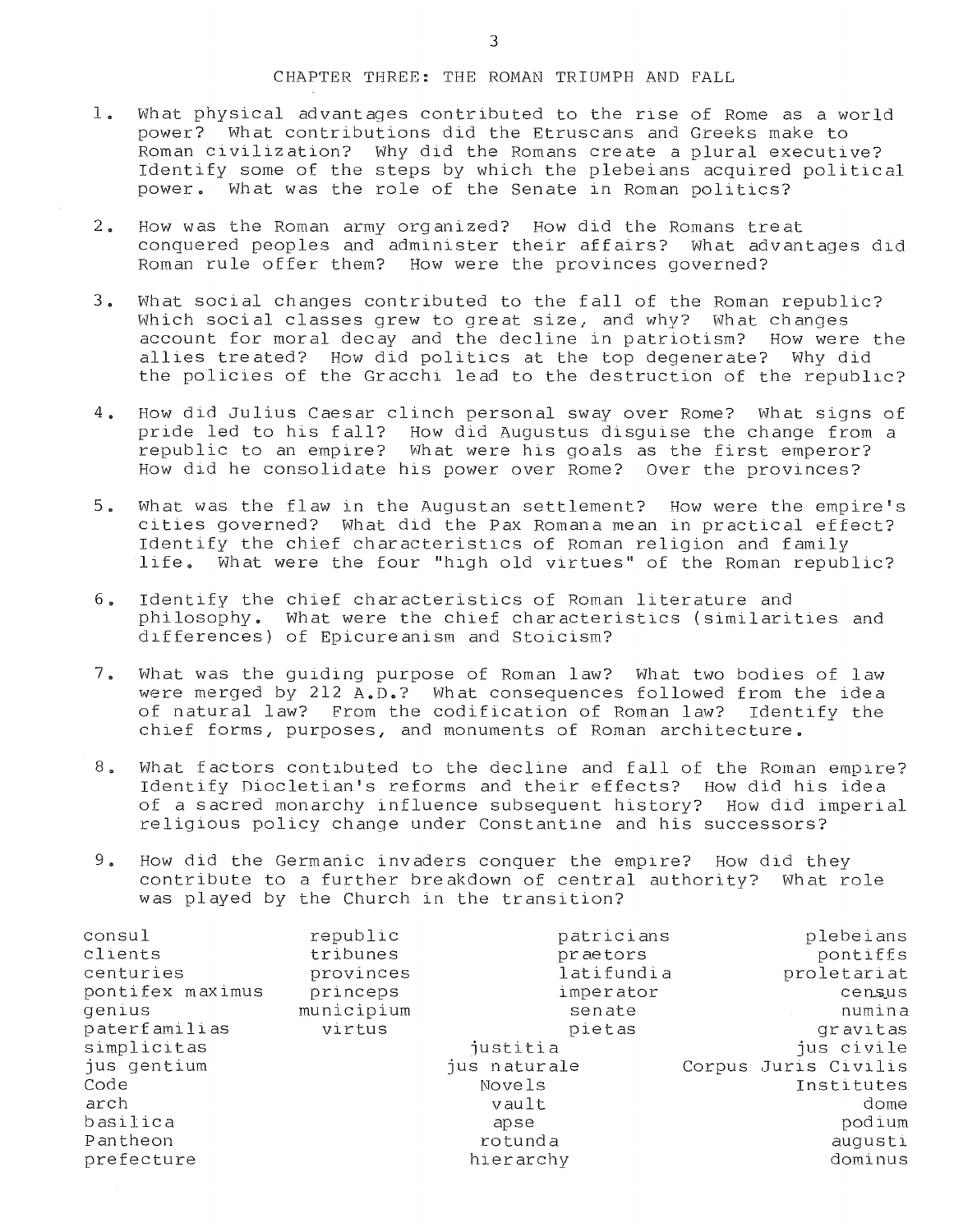## CHAPTER FOUR: A CONQUERING NEW FAITH: CHRISTIANITY

- 1. What is the connection between Christianity and Judaism? Identify two key differences. What does the author believe about the role played by monotheism and the belief in sin?
- 2. who was Zoroaster? What role was played by dualism in Persian religion? How did the mystery religions and Greek philosophical thought affect early Christianity?
- 3. How does the author view the life and teachings of Jesus? Does he indicate a personal belief that the Biblical account is accurate? What seems to be his viewpoint?
- 4. Identify some factors that made it easier for Paul and the Apostles to spread the Gospel? What were Some of the charges against the Christians that Romans used to justify the persecutions?
- 5. How did the offices of bishop and pope originate? What is the canon? How did heresies like Gnosticism and Donatism differ from orthodox Christianity? What were the issues at the Council of Nicaea and how were they resolved?
- 6. What role did Theodosius play in giving worldly power to the Church? How did distinguish between the "Earthly City" and the "Heavenly City?" How did he explain the sack of Rome by the Visigoths?
- 7. What is asceticism? How was the ascetic ideal reflected differently by the hermit monks and the regulated monastic communities? How did the Rule of Benedict regularize monastic life?

| Judaism            | Zion           | monotheism       |
|--------------------|----------------|------------------|
| Torah              | Zoroaster      | Mithraism        |
| Pentecost          | Pax Romana     | faith            |
| pagani (pagans)    | ordination     | hierarchy        |
| episcopal          | presbyterian   | excommunication  |
| diocese            | metropolitan   | conciliar theory |
| monarchical theory | papa (pope)    | Vulgate          |
| canon              | Gnosticism     | monasticism      |
| Donatism           | creed          | subordinationism |
| Diaspora           | charity        | Manicheism       |
| ascetic            | hermit monks   | Benedictine Rule |
|                    | secular clergy |                  |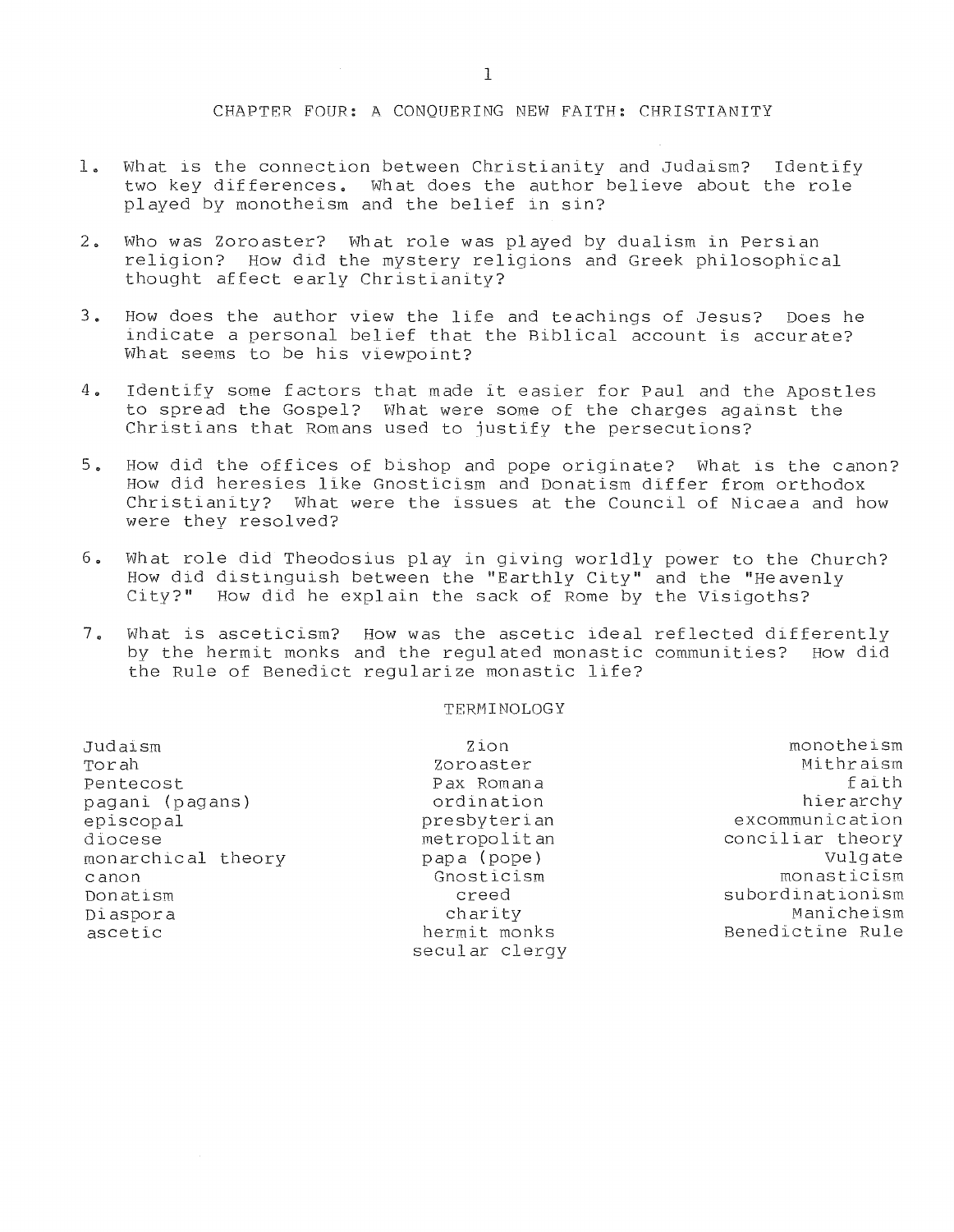## CHAPTER FIVE: THE CREATION OF EUROPE

- 1. What characteristics were generally shared by the Germanic barbarians who overran the Roman Empire? What was the comitatus (the original "posse")? How did Clovis establish the Kingdom of the Franks?
- 2. Identify three of Justinian's accomplishments. Did he succeed in his ambition to reconquer the West? Identify three cultural contributions of the Byzantines.
- 3. Who was Muhammad and how he originate Islam? What f actors account for the rapid spread of the new religion? What are the "five pillars of faith?" Identify three Islamic contributions to the West.
- 4. What role did Charles Martel play in the defense of Christendom against the Saracens and the development of feudalism? What were some results of the alliance between Pepin and Pope Stephen II? What were the Donation of Pepin and the Donation of Constantine?
- 5. How did Charlemagne build up his empire? Identify three of the marches or military zones that helped consolidate Christian rule in Europe. Why did Pope Leo III crown Charlemagne as emperor? What three elements of medieval civilization were thereby joined?
- 6. Why did Charlemagne's empire disintegrate? Identify three of the invading barbarian groups that threatened Christendom. What two rulers in the East and west helped revive central authority?
- 7. What was the character of the feudal compact? What were the respective duties of lords and vassals? How did the manorial system operate? How were manors divided up in order to enhance self-sufficiency?
- 8. How did medieval towns get started? How were they governed? Who were the bourgeoisie? How were the guilds operated?

| comitatus<br>Hagia Sophia<br>muslim<br>caliphate | mayor of the palace<br>Cyrillic alphabet<br>Hegira<br>Sharia | Corpus Juris Civilis<br>islam<br>jihad (holy war)<br>polygamy |
|--------------------------------------------------|--------------------------------------------------------------|---------------------------------------------------------------|
| Ramadan                                          | Koran                                                        | Omar Khayyam                                                  |
| Carolingian dynasty                              | chevaliers                                                   | march or mark                                                 |
| county                                           | duke                                                         | feudalism                                                     |
| sovereign                                        | fief                                                         | custom                                                        |
| ordeal                                           | relief                                                       | hospitality                                                   |
| ransom                                           | homage                                                       | fealty                                                        |
| investiture                                      | primogeniture                                                | manorialism                                                   |
| pilgrimage                                       | bailiffs                                                     | serfs                                                         |
| towns and burgs                                  | bourgeoisie                                                  | quilds                                                        |
| masters                                          | journeymen                                                   | apprentices                                                   |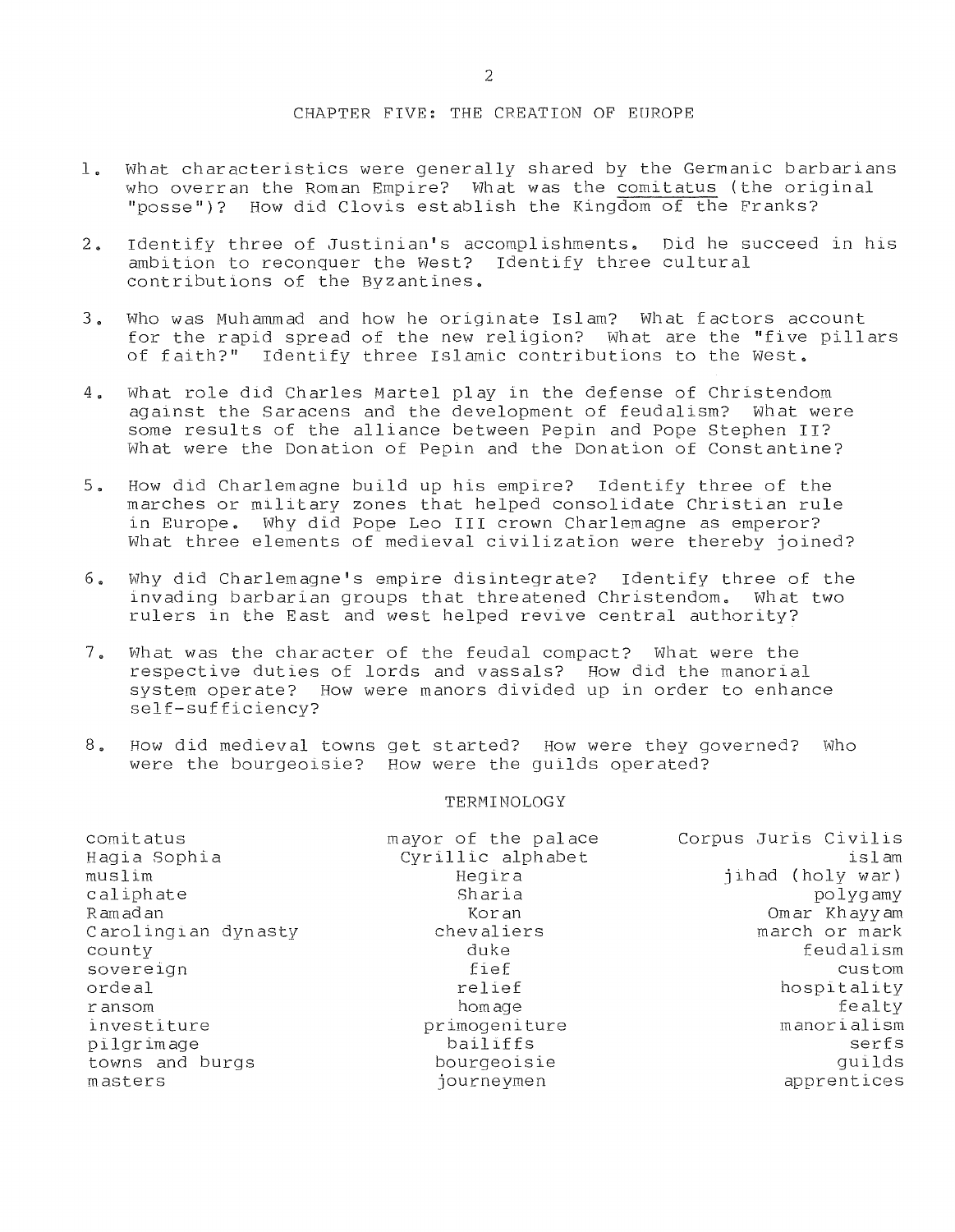### CHAPTER SIX: THE FLOWERING OF MEDIEVAL CULTURE

- 1. Identify the seven sacraments of the Catholic tradition. Which sacraments were thought to be indelible?
- 2. Identify two "cults" which reflected popular religious feelings. What sort of relics became objects of veneration?
- 3. What were the monastery at Cluny and lts priories organized? How dld the Cistercians and the Franciscan friars differ from the Cluniac Benedictines? How did Francis and Dominic differ?
- 4. What reforms did Hildebrand introduce? How did they affect papal elections and strengthen papal authority? Identify three ways the pope's disciplinary powers might be exercised. What was the Inquisition and what did it have to do with the Albigensian heresy?
- 5. How did Gregory VII assert the Church's authority over the state?<br>What tactics did Gregory use to bring Henry TV into submission? How What tactics did Gregory use to bring Henry IV into submission? did Innocent III treat John? \A/hy did Boniface VIII fail in his conflict with Philip the Fair?
- 6. Identify five attributes each of the Romanesque and Gothic styles. How did the two styles differ?
- 7. How did the medieval university get its start? How was it organized? Identify the seven liberal arts. How did degrees originate? What was the first college and why was it built?
- 8. What was scholasticism and who were its major representatives? What was the methodology of Aquinas? How did modern languages develop from Latin and the vernaculars? Identify three types of medieval literature. What were the two great literary works of the era?
- 9. Why was the First Crusade organized? What were the objectives of Pope Urban II? What was the Latin Kingdom of Jerusalem? Who was<br>Saladin? What went wrong with the Fourth Crusade and why? What w What went wrong with the Fourth Crusade and why? What was the Latin Empire of Constantinople? Who finally won the Crusades?
- 10. Why were medieval Jews persecuted? What was the basis of the medieval synthesis?

| Eucharist        | breviary             | canonization             |
|------------------|----------------------|--------------------------|
| veneration       | monastery            | priories                 |
| friars           | College of Cardinals | celibacy                 |
| legates          | curia                | dispensations            |
| indulgences      | excommunication      | interdiction             |
| deposition       | Inquisition          | canon law                |
| investiture      | bu11                 | clerics (clerks, clergy) |
| masters          | apprentices          | trivium                  |
| quadrivium       | deduction            | induction                |
| Goliardic poetry | vernacular           | troubadors               |
| fabliaux         | allegory             | Spanish March            |
|                  | ghetto               |                          |